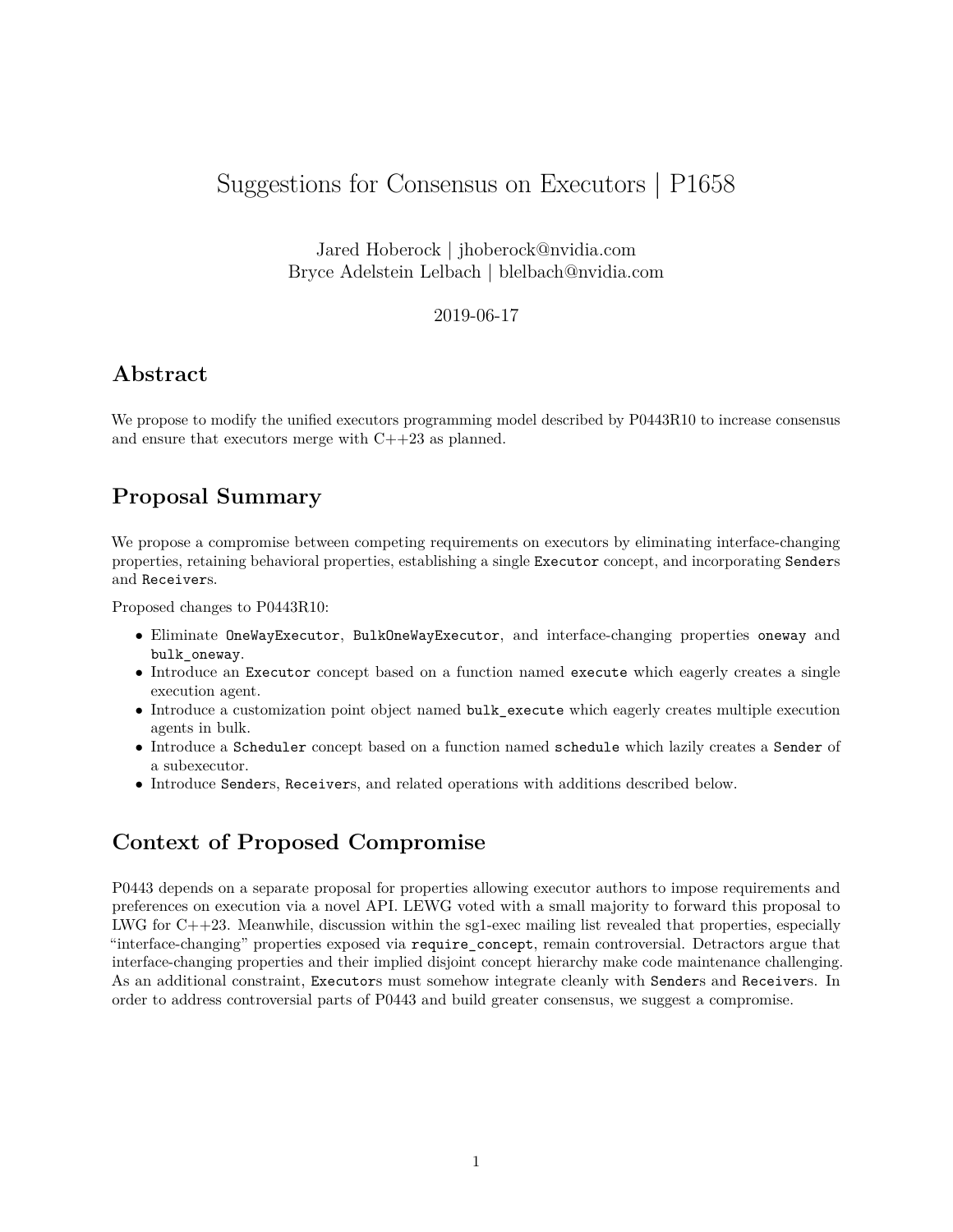### **Suggestions for Properties**

The controversy surrounding the require\_concept operation and related interface-changing properties is great enough that we are not confident it will survive WG21 scrutiny. In order to increase consensus around P0443, we suggest removing dependence on require\_concept and eliminating P0443's two proposed interface-changing properties, execution::oneway and execution::bulk\_oneway.

This retains P0443's dependence on cross-cutting behavioral properties. We perceive these as less controversial than interface-changing properties because behavioral properties do not alter the APIs of objects. Yet, disagreement exists concerning behavioral properties' ergonomics. However, after failing to build a larger consensus around a modification of behavioral properties, we do not propose to modify them at this time. What Nvidia requires of an executors programming model is a way to express execution agent behaviors and guarantees while [avoiding a combinatorial explosion of executor basis operations.](https://wg21.link/P0688) P0443's behavioral properties, or some tasteful equivalent, are currently the only proposal for representing cross-cutting behavioral requirements and preferences. Ultimately, Nvidia will support whatever formulation of behavioral properties yields consensus.

### **Suggestions for Executors**

P0443's multiple disjoint executor concepts (OneWayExecutor and BulkOneWayExecutor) are a related source of opposition. Skeptics argue that a good executor concept hierarchy should have a single root in order to avoid intractable maintenance problems. Originally, the P0443 authors assumed the necessity of an extensible executor concept hierarchy allowing multiple roots. This is because they observed that low-level work creation platforms provide different modes of creating work. It seemed prudent to define multiple root concepts abstracting those modes. An executor satisfying the requirements of one of these concept roots could be converted into one satisfying another concept via a require\_concept operation. For example, earlier revisions of P0443 defined roots such as TwoWayExecutor, BulkTwoWayExecutor, ThenExecutor, and BulkThenExecutor. We at Nvidia now understand that the proposed Sender and Receiver model makes such additional concepts superfluous because any one-way executor can be mechanically adapted to create two-way execution by executing a Sender's submit operation. Absent extant examples of executor concepts which cannot be rooted at a single Executor concept, we believe there is no compelling reason to introduce controversial extensibility at this time.

To summarize, Nvidia believes a single Executor concept should be CopyConstructible, EqualityComparable, and provide a function named execute which eagerly creates a single execution agent. Executors abstracting bulk execution platforms such as GPUs or SIMD units would need to implement execute to satisfy the Executor requirements and also implement bulk\_execute or similar operations to accelerate bulk tasks. We are agnostic as to whether or not execute should be one-way or two-way, but note that some kinds of execution agents are unable to throw exceptions. GPU agents, SIMD agents, and any agent in a program compiled without exception handling all are examples. An eager execute operation with flexible error handling responsibilities would generalize to all of these.

With a single Executor root concept, P0443 no longer needs require concept nor interface-changing properties. P1393 proposes require\_concept, and P0443R10 proposes interface-changing properties to be used with it. Nvidia is agnostic as to whether or not require concept is necessary in general. However, we do not believe that the P0443 executors programming model requires it. To build consensus, we believe P0443's interface-changing properties oneway and bulk oneway should be eliminated in order to decouple executors from interface-changing properties. In this environment, all Executors would be required to provide the execute function. However, in order to retain the functionality offered by the bulk\_oneway property, we propose a customization point object named bulk\_execute callable with any Executor to create bulk execution.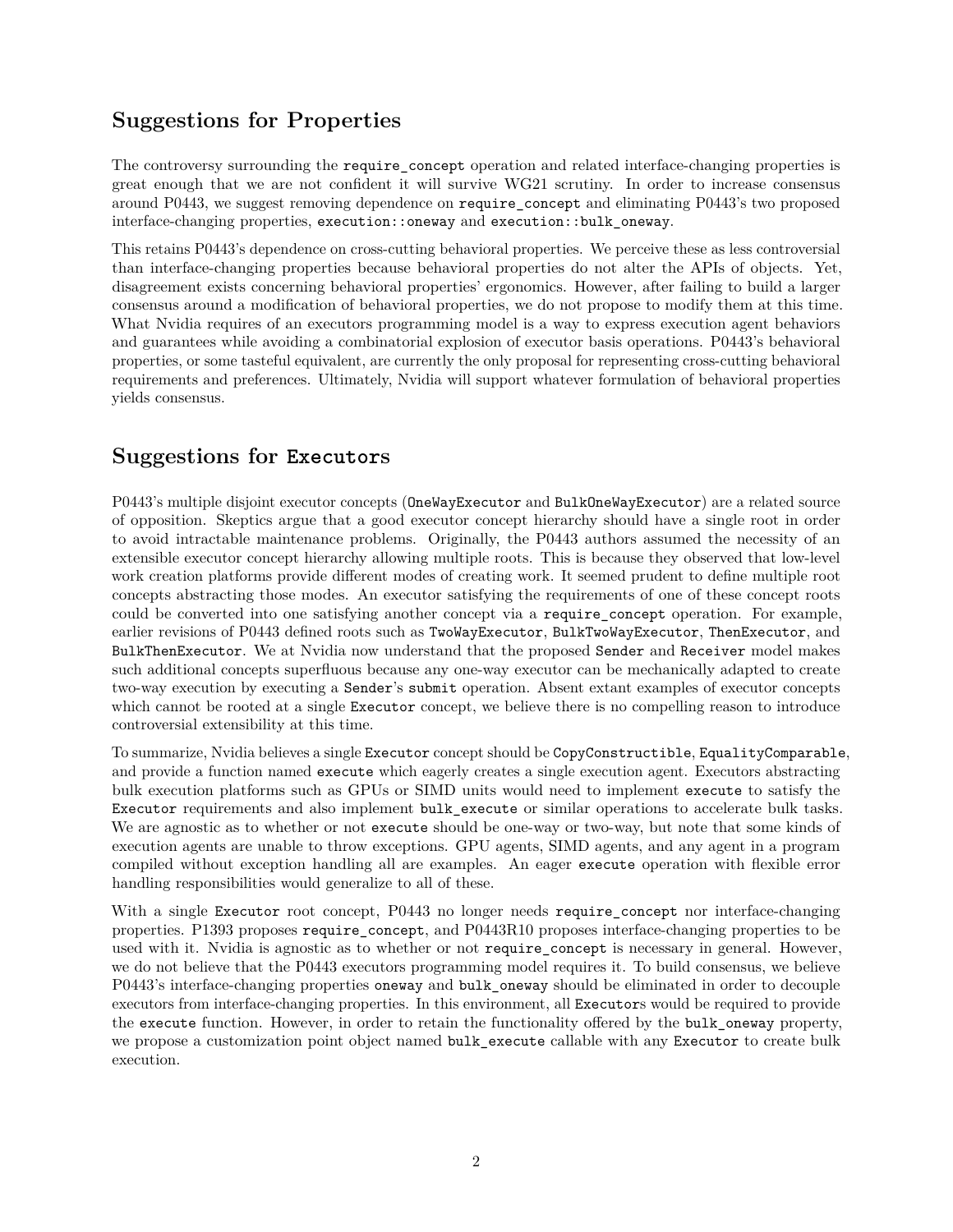### **Suggestions for Senders and Receivers**

#### **Distinguish Executors from Schedulers**

P1341 suggests a single Executor concept defined by the basis operation schedule. As discussed, we are not opposed to a single Executor concept. Nor are we opposed to schedule in principle, but we do not believe that it is Executor's defining operation. We believe that a concept's basis operation should be the locus of customization, and that implementing the requirements for a concept should be fairly straightforward. For example, "Implement this eager execute function." is the simplest and most useful answer to the question "How do I implement an executor?" This is because operations that eagerly create EA(s) are the kind of native operations typical of lowest-level interfaces for work creation.

On the other hand, P1341's schedule operation does not directly create execution agents. Rather, it returns a special kind of Sender whose submit operation is analogous to P0443 execute. The resulting Sender is then composable with other Senders via a library of combinators. We agree that this kind of operation is invaluable, but it is not the best target for the lowest-level execution facilities Executors abstract. Moreover, schedule, and the accompanying Sender and Receiver machinery, are an excess of responsibilities for a low-level concept.

Rather than base Executor on schedule, a separate Scheduler concept layered on top of Executor is more composable. Scheduler's basis operation would be schedule and would return a Sender as P1341 proposes. The implementor of a Scheduler could manage an Executor to create eager execution upon a call to submit. Such a factoring simplifies Executor author responsibilities by requiring only a customization of execute, rather than customizations of both schedule and the resulting Sender type. Such a layering enables flexible implementation strategies. Moreover, types are free to be both Executor and Scheduler simultaneously. Finally, a separate Scheduler concept avoids P1341's recursive definition of Executor, which is currently inexpressable via C++ concepts.

#### **Factor submit into more basic operations**

Based on our experience prototyping, we believe that Senders could be enhanced by factoring the submit operation into two more primitive parts. The current proposal specifies submit as a basic operation which signals that a lazily constructed Sender is 1. ready for execution and 2. may be executed immediately. It would be valuable to separate these two conditions into named operations such that the cost of readying a Sender for execution can be decoupled from its launch. A separate operation for Sender readiness (for the sake of discussion, named finalize) quarantines expensive preparations for execution and prevents their incursion into the launch operation (for the sake of discussion, named start). To be clear, we do not propose replacing submit with finalize and start. All three operations are valuable.

Examples of expensive finalization operations we have encountered during our prototyping include:

- Memory allocation of temporary objects required during execution
- Just-in-time compilation of heterogeneous compute kernels
- Instantiation of task graphs
- Serialization of descriptions of work to be executed remotely

Allowing finalize to be a separate operation is essential because performance-conscious  $C_{++}$  programmers must be able to control where expensive things occur.

#### **Enhance P0443 with Senders and Receivers**

Finally, with the above additions, we suggest introducing Senders and Receivers and related operations described by P1341 into P0443.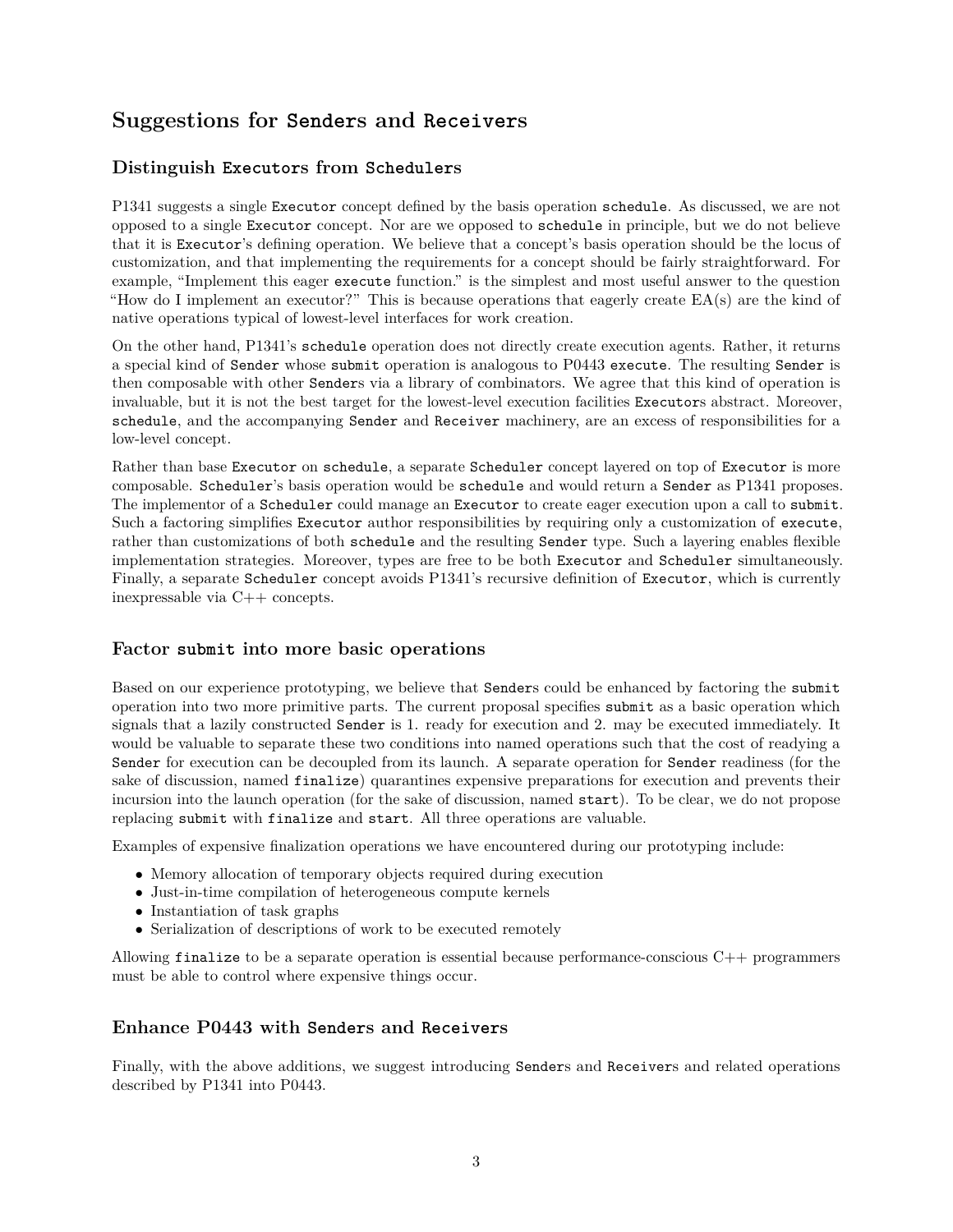#### **Appendix: Before & After Proposed Changes**

```
// One-Way execution
// Before: P0443R10
// compiles only if can_require_v<E,oneway_t>
std::require(ex, std::execution::oneway).execute(f);
// After: Proposed P0443R
// always compiles if ex is an Executor
std::tbd::execute(ex, f);
// One-Way Bulk Execution
// Before: P0443R10
// compiles only if can_require_v<E,bulk_oneway_t>
std::require(ex, std::execution::bulk_oneway).bulk_execute(f, shape, sf);
// After: Proposed P0443R11
// always compiles if ex is an Executor
std::tbd::bulk_execute(ex, f, shape, sf);
// Authoring bulk executors
// Before: P0443R10
struct simplest_bulk_executor {
 auto operator<=> const noexcept = default;
 template<class F, class SF>
  void bulk_execute(F f, size_t n, SF shared_factory) const {
   auto shared = shared_factory();
   for(size_t i = 0; i < n; ++i) {
     f(i, shared);
   }
 }
};
// After: Proposed P0443R11
struct simplest_bulk_executor {
 auto operator<=> const noexcept = default;
 template<class F>
 void execute(F f) const noexcept {
   f();
 }
  template<class F, class SF>
  void bulk_execute(F f, size_t n, SF shared_factory) const noexcept {
   auto shared = shared_factory();
   for(size_t i = 0; i < n; ++i) {
     f(i, shared);
   }
```